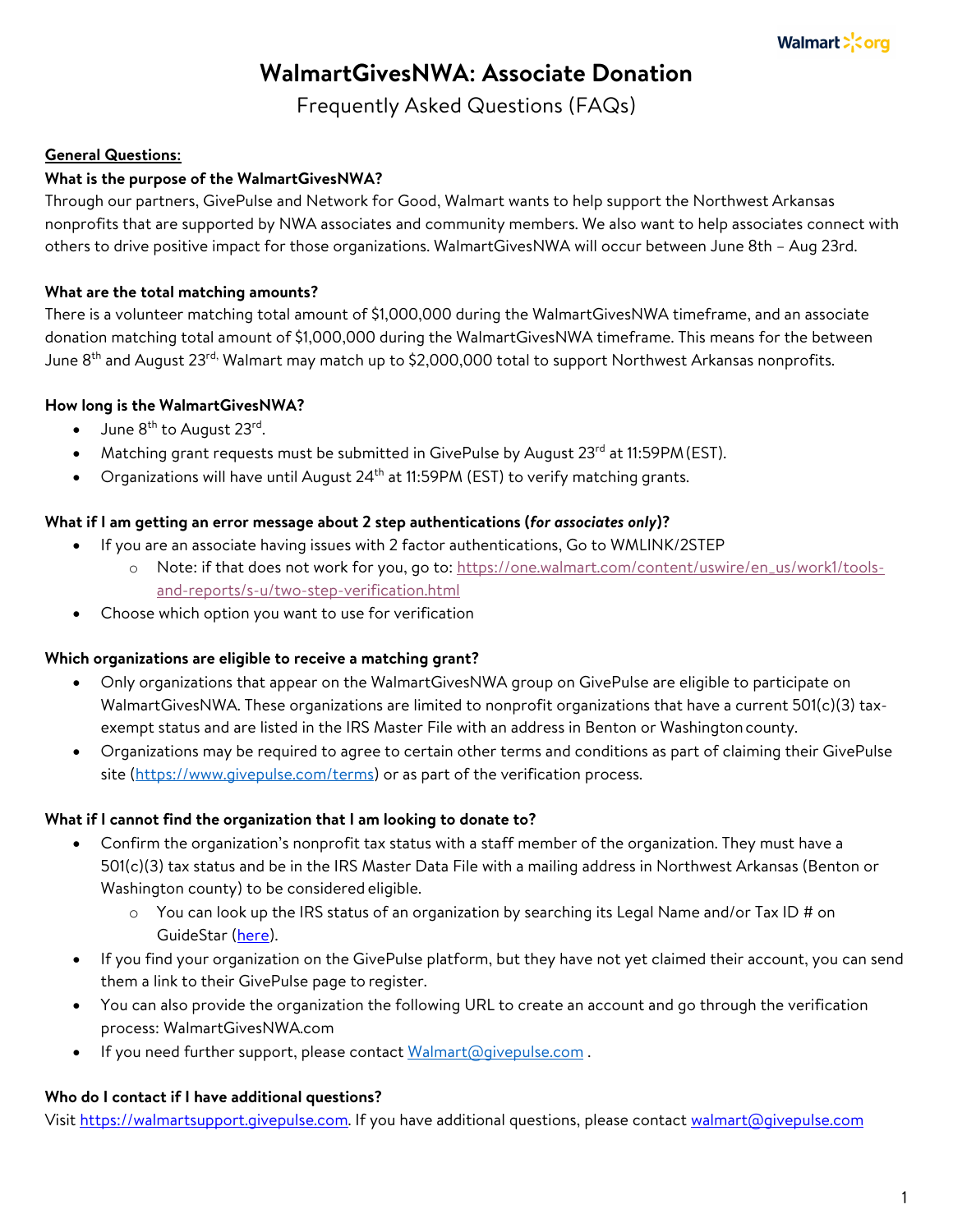#### **Policies:**

*Any nonprofit found to have made false representations relating to certifying an associate donation may be blocked from using the WalmartGivesNWA platform and may be banned from all other Walmart.org giving programs going forward.*

# **ASSOCIATE DONATION FAQs:**

#### **Who is eligible for a 2:1 match and how do I participate?**

The associate donation match is only open to Walmart associates that live and work in Northwest Arkansas, including Home Office locations (see attached list of eligible NWA facility locations). To participate, the associate must log in to the WalmartGivesNWA platform through Single Sign On (SSO) using their Walmart ID and password to be recognized as an associate. Walmart will match completed eligible donations made by associates through GivePulse on a 2:1 basis between June 8<sup>th</sup> and August 23<sup>rd</sup>, up to a maximum total donation matching amount of \$1,000,000. If the \$1,000,000 matching grant maximum is reached before August 23<sup>rd</sup>, no additional grants will be eligible. To learn more about how donations through GivePulse to Network for Good work, please visit this site.

#### **How will I know if the maximum associate donation matching amount has been reached?**

Once the maximum total donation match amount is reached, a message will be posted on the WalmartGivesNWA page on GivePulse, and in the announcement section of the WalmartGivesNWA Support Portal. All match requests submitted after the donation matching maximum is reached will be rejected.

#### **What are matching grant levels?**

| Program  | Who is eligible to request a<br>match? | <b>Anticipated Grant</b><br><b>Amount for Eligible Donation</b> | <b>Maximum Total Donation Match</b><br><b>Amount</b> |
|----------|----------------------------------------|-----------------------------------------------------------------|------------------------------------------------------|
| Donation | Associates Only                        | \$2 match/\$1 donated                                           | \$1,000,000                                          |

#### **When can I request a matching grant for my donation from Walmart?**

Eligible Walmart associates may request a matching grant for donations made between June 8<sup>th</sup> and August 23<sup>rd</sup>, beginning from the first day of WalmartGivesNWA (June 8<sup>th</sup>). Once an associate has made at least \$1 verified donation through Network for Good on the GivePulse site, the associate may request a matching grant from Walmart through Network for Good on the GivePulse site. To learn more about how donations through GivePulse to Network for Good work, please visit this site.

#### **If a matching grant is approved, where and when is the grant sent?**

If the submission meets eligibility guidelines, Walmart will make a donation (until the donation maximum is met or within the WalmartGivesNWA timeframe) equal to \$2 for each \$1 donation an associate makes through GivePulse to Network for Good, a donor advised fund, recommending the nonprofit for payment. To learn more about how donations to Network for Good work, please visit this site for more details. You can track whether your matching grant is approved on your personal dashboard on WalmartGivesNWA (please refer to the associate donation user guide on WalmartGivesNWA for full details on how to see all of your matching requests).